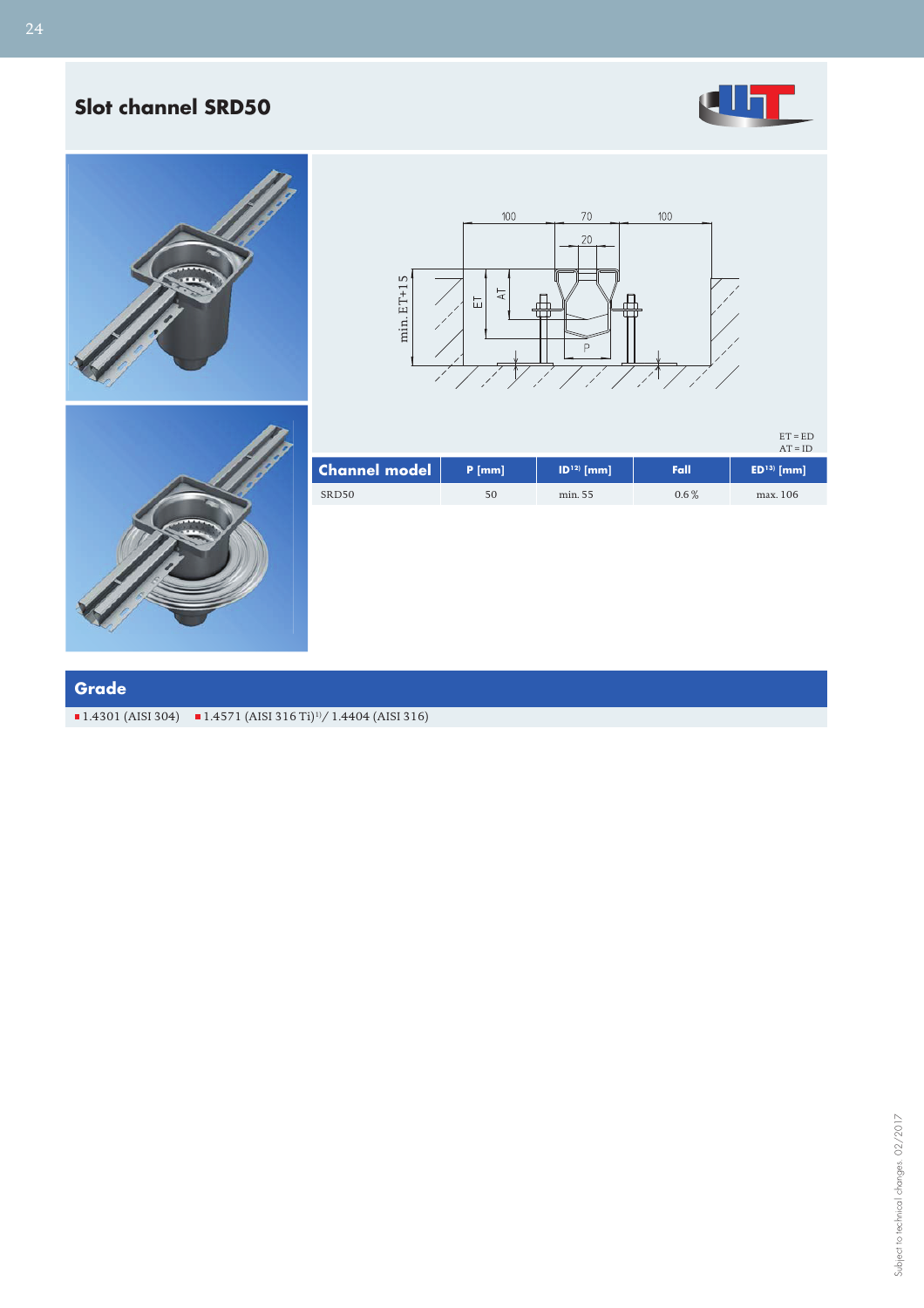



### **Description for use in tenders**

Module slot channel, Model SRD50, inlet slot width 20 mm with spacers every 300 mm. Internally mounted edge protection reinforced with continuous stainless steel Z-profile. Adjustable height dowel installation feet every 1,000 mm fixed in horizontal arm of the Z-profile. 50 mm profile width and fall 0.6 %. Channel available flanged, with welded channel drain. Surface grain blasted.

|     | Model No.:                                                       | $\ldots$ (see next page)                       |                                            |  |  |  |
|-----|------------------------------------------------------------------|------------------------------------------------|--------------------------------------------|--|--|--|
|     | Grade:                                                           | $\cdot$ 1.4301 [AISI 304]                      | $\cdot$ 1.4571 [AISI 316 Ti] <sup>8)</sup> |  |  |  |
| pt. | Assembly foot:                                                   | Assembly feet for positioning on sealing sheet |                                            |  |  |  |
|     | Channel drain (for details please refer the floor drain catalog) |                                                |                                            |  |  |  |
|     | Model:                                                           | $\cdot$ RBE DRS-100-E- $\ldots$                | $\bullet$ RBE H-100-E- $\dots$             |  |  |  |
|     | Nominal width:                                                   | $\cdot$ DN 100                                 |                                            |  |  |  |
|     | Outlet:                                                          | • vertical                                     | • horizontal                               |  |  |  |

**We will be pleased to provide a description for specific objects for use in tenders.**

<sup>6)</sup> further nominal widths on request <sup>8)</sup> all parts in contact with media in 1.4571 (AISI 316 Ti)<sup>12)</sup> Please take ID from the module system <sup>13)</sup> Please take ED from the module system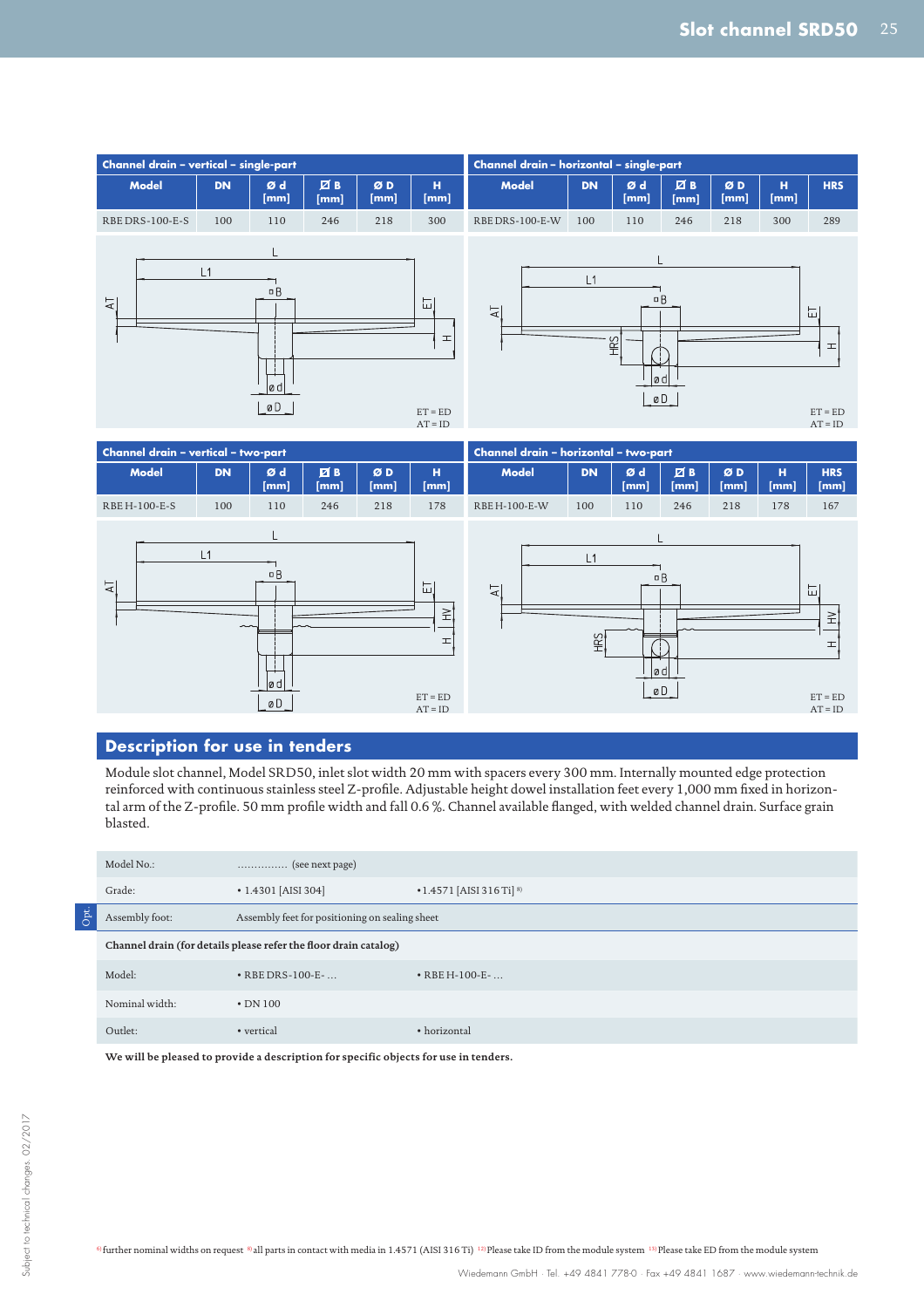# **Module channel SRD50 Overview**







#### **Module channel one-sided**

| L(m) | LI(m) | L2(m) | <b>ED</b><br>(mm) | <b>Model No.:</b> |
|------|-------|-------|-------------------|-------------------|
| 1.15 | 1.03  |       | 72                | SRD50-009-09-10   |
|      | 1.53  |       | 80                | SRD50-014-14-20   |
| 1.65 | 1.53  |       | 97                | SRD50-014-14-40   |
| 2.15 | 2.03  |       | 72                | SRD50-019-19-10   |
| 2.65 | 2.53  |       | 80                | SRD50-024-24-20   |
|      | 3.03  |       | 72                | SRD50-029-29-10   |
| 3.15 | 3.03  |       | 89                | SRD50-029-29-30   |
|      | 3.03  |       | 106               | SRD50-029-29-50   |
| 3.55 | 3.43  |       | 80                | SRD50-033-33-20   |
| 4.05 | 3.93  |       | 89                | SRD50-038-38-30   |
| 4.55 | 4.43  |       | 80                | SRD50-043-43-20   |
|      | 4.43  |       | 97                | SRD50-043-43-40   |
| 5.05 | 4.93  |       | 89                | SRD50-048-48-30   |
| 5.45 | 5.33  |       | 97                | SRD50-052-52-40   |
| 6.05 | 5.93  |       | 89                | SRD50-058-58-30   |
|      | 5.93  |       | 106               | SRD50-058-58-50   |
| 6.45 | 6.33  |       | 97                | SRD50-062-62-40   |
| 6.95 | 6.83  |       | 106               | SRD50-067-67-50   |
| 7.45 | 7.33  |       | 97                | SRD50-072-72-40   |
| 7.95 | 7.83  |       | 106               | SRD50-077-77-50   |
| 8.95 | 8.83  |       | 106               | SRD50-087-87-50   |

| L (m) | LI (m)  L2 (m) |      | ED.<br>(mm) | <b>Model No.:</b> |
|-------|----------------|------|-------------|-------------------|
| 2.05  | 1.03           | 1.03 | 72          | SRD50-018-09-11   |
| 2.55  | 1.03           | 1.53 | 80          | SRD50-023-09-12   |
|       | 1.03           | 1.53 | 97          | SRD50-023-09-14   |
|       | 1.03           | 2.03 | 72          | SRD50-028-09-11   |
| 3.05  | 1.53           | 1.53 | 80          | SRD50-028-14-22   |
|       | 1.53           | 1.53 | 97          | SRD50-028-14-44   |
|       | 1.03           | 2.53 | 80          | SRD50-033-09-12   |
| 3.55  | 1.53           | 2.03 | 80          | SRD50-033-14-21   |
|       | 1.53           | 2.03 | 97          | SRD50-033-14-41   |
|       | 1.03           | 3.03 | 72          | SRD50-038-09-11   |
|       | 1.03           | 3.03 | 89          | SRD50-038-09-13   |
| 4.05  | 1.03           | 3.03 | 106         | SRD50-038-09-15   |
|       | 1.53           | 2.53 | 80          | SRD50-038-14-22   |
|       | 1.53           | 2.53 | 97          | SRD50-038-14-42   |
|       | 2.03           | 2.03 | 72          | SRD50-038-19-11   |
| 4.45  | 1.03           | 3.43 | 80          | SRD50-042-09-12   |
|       | 1.53           | 3.03 | 80          | SRD50-043-14-21   |
|       | 1.53           | 3.03 | 89          | SRD50-043-14-23   |
| 4.55  | 1.53           | 3.03 | 106         | SRD50-043-14-25   |
|       | 1.53           | 3.03 | 106         | SRD50-043-14-45   |
|       | 2.03           | 2.53 | 80          | SRD50-043-19-12   |
| 4.95  | 1.03           | 3.93 | 89          | SRD50-047-09-13   |
|       | 1.53           | 3.43 | 80          | SRD50-047-14-22   |
|       | 2.03           | 3.03 | 72          | SRD50-048-19-11   |
| 5.05  | 2.03           | 3.03 | 89          | SRD50-048-19-13   |
|       | 2.03           | 3.03 | 106         | SRD50-048-19-15   |
|       | 2.53           | 2.53 | 80          | SRD50-048-24-22   |
|       | 1.03           | 4.43 | 80          | SRD50-052-09-12   |
| 5.45  | 1.03           | 4.43 | 97          | SRD50-052-09-14   |
|       | 1.53           | 3.93 | 89          | SRD50-052-14-23   |
|       | 2.03           | 3.43 | 80          | SRD50-052-19-12   |
| 5.55  | 2.53           | 3.03 | 80          | SRD50-052-24-21   |
|       | 2.53           | 3.03 | 89          | SRD50-052-24-23   |
|       | 2.53           | 3.03 | 106         | SRD50-052-24-25   |
| 5.95  | 1.03           | 4.93 | 89          | SRD50-057-09-13   |
|       | 1.53           | 4.43 | 80          | SRD50-057-14-22   |

**Module channel two-sided**

| L(m) | LI(m) | L2(m) | <b>ED</b><br>(mm) | <b>Model No.:</b> |
|------|-------|-------|-------------------|-------------------|
|      | 1.53  | 4.43  | 97                | SRD50-057-14-24   |
|      | 1.53  | 4.43  | 97                | SRD50-057-14-44   |
| 5.95 | 2.03  | 3.93  | 89                | SRD50-057-19-13   |
|      | 2.53  | 3.43  | 80                | SRD50-057-24-22   |
|      | 3.03  | 3.03  | 72                | SRD50-057-29-11   |
| 6.05 | 3.03  | 3.03  | 89                | SRD50-057-29-33   |
|      | 3.03  | 3.03  | 106               | SRD50-057-29-55   |
| 6.35 | 1.03  | 5.33  | 97                | SRD50-061-09-14   |
|      | 1.53  | 4.93  | 89                | SRD50-062-14-23   |
|      | 2.03  | 4.43  | 80                | SRD50-062-19-12   |
| 6.45 | 2.03  | 4.43  | 97                | SRD50-062-19-14   |
|      | 2.53  | 3.93  | 89                | SRD50-062-24-23   |
|      | 3.03  | 3.43  | 80                | SRD50-062-29-12   |
|      | 1.53  | 5.33  | 97                | SRD50-066-14-24   |
| 6.85 | 1.53  | 5.33  | 97                | SRD50-066-14-44   |
|      | 3.43  | 3.43  | 80                | SRD50-066-33-22   |
|      | 1.03  | 5.93  | 89                | SRD50-067-09-13   |
|      | 1.03  | 5.93  | 106               | SRD50-067-09-15   |
|      | 2.03  | 4.93  | 89                | SRD50-067-19-13   |
| 6.95 | 2.53  | 4.43  | 80                | SRD50-067-24-22   |
|      | 2.53  | 4.43  | 97                | SRD50-067-24-24   |
|      | 3.03  | 3.93  | 89                | SRD50-067-29-33   |
|      | 1.03  | 6.33  | 97                | SRD50-071-09-14   |
| 7.35 | 2.03  | 5.33  | 97                | SRD50-071-19-14   |
|      | 3.43  | 3.93  | 89                | SRD50-071-33-23   |
|      | 1.53  | 5.93  | 89                | SRD50-072-14-23   |
|      | 1.53  | 5.93  | 106               | SRD50-072-14-25   |
|      | 1.53  | 5.93  | 97                | SRD50-072-14-43   |
|      | 1.53  | 5.93  | 106               | SRD50-072-14-45   |
| 7.45 | 2.53  | 4.93  | 89                | SRD50-072-24-23   |
|      | 3.03  | 4.43  | 80                | SRD50-072-29-12   |
|      | 3.03  | 4.43  | 97                | SRD50-072-29-14   |
|      | 3.03  | 4.43  | 97                | SRD50-072-29-34   |
|      | 1.03  | 6.83  | 106               | SRD50-076-09-15   |
| 7.85 | 1.53  | 6.33  | 97                | SRD50-076-14-24   |
|      | 1.53  | 6.33  | 97                | SRD50-076-14-44   |